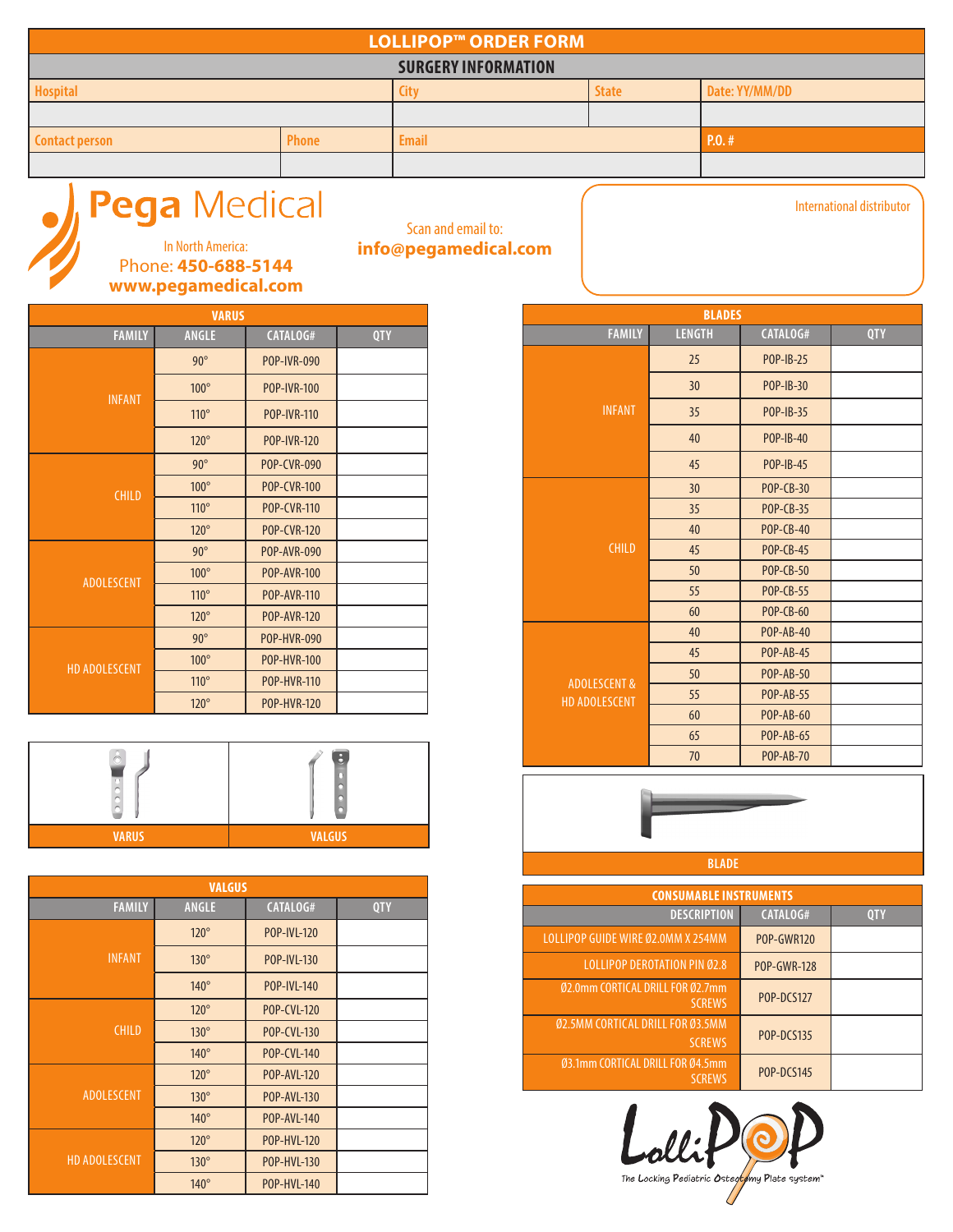| ,,,,,,,,,,,,,,,,,,,,,,,,,,,,,,                  |                      |             |             |            |
|-------------------------------------------------|----------------------|-------------|-------------|------------|
| <b>FAMILY</b>                                   | <b>DIAMETER</b> (mm) | LENGTH (mm) | CATALOG#    | <b>QTY</b> |
|                                                 |                      | 12          | POP-0B27-12 |            |
|                                                 |                      | 14          | POP-0B27-14 |            |
|                                                 |                      | 16          | POP-0B27-16 |            |
|                                                 |                      | 18          | POP-0B27-18 |            |
|                                                 |                      | 20          | POP-0B27-20 |            |
|                                                 |                      | 22          | POP-0B27-22 |            |
|                                                 |                      | 24          | POP-0B27-24 |            |
|                                                 |                      | 26          | POP-0B27-26 |            |
| <b>INFANT</b>                                   | Ø2.7                 | 28          | POP-0B27-28 |            |
|                                                 |                      | 32          | POP-0B27-32 |            |
|                                                 |                      | 36          | POP-0B27-36 |            |
|                                                 |                      | 40          | POP-0B27-40 |            |
|                                                 |                      | 44          | POP-0B27-44 |            |
|                                                 |                      | 48          | POP-0B27-48 |            |
|                                                 |                      | 52          | POP-0B27-52 |            |
|                                                 |                      | 56          | POP-0B27-56 |            |
|                                                 |                      | 60          |             |            |
|                                                 |                      | 12          | POP-0B27-60 |            |
|                                                 |                      | 14          | POP-0B35-12 |            |
|                                                 |                      |             | POP-0B35-14 |            |
|                                                 |                      | 16          | POP-0B35-16 |            |
|                                                 | Ø3.5                 | 18          | POP-0B35-18 |            |
|                                                 |                      | 20          | POP-0B35-20 |            |
|                                                 |                      | 22          | POP-0B35-22 |            |
|                                                 |                      | 24          | POP-0B35-24 |            |
|                                                 |                      | 26          | POP-0B35-26 |            |
| <b>CHILD</b>                                    |                      | 28          | POP-0B35-28 |            |
|                                                 |                      | 32          | POP-0B35-32 |            |
|                                                 |                      | 36          | POP-0B35-36 |            |
|                                                 |                      | 40          | POP-0B35-40 |            |
|                                                 |                      | 44          | POP-0B35-44 |            |
|                                                 |                      | 48          | POP-0B35-48 |            |
|                                                 |                      | 52          | POP-0B35-52 |            |
|                                                 |                      | 56          | POP-0B35-56 |            |
|                                                 |                      | 60          | POP-0B35-60 |            |
|                                                 |                      | 12          | POP-0B45-12 |            |
|                                                 |                      | 14          | POP-0B45-14 |            |
|                                                 |                      | 16          | POP-0B45-16 |            |
|                                                 |                      | 18          | POP-0B45-18 |            |
|                                                 |                      | 20          | POP-0B45-20 |            |
|                                                 |                      | 22          | POP-0B45-22 |            |
| <b>ADOLESCENT &amp;</b><br><b>HD ADOLESCENT</b> |                      | 24          | POP-0B45-24 |            |
|                                                 |                      | 26          | POP-0B45-26 |            |
|                                                 | 04.5                 | 28          | POP-0B45-28 |            |
|                                                 |                      | 32          | POP-0B45-32 |            |
|                                                 |                      | 36          | POP-0B45-36 |            |
|                                                 |                      | 40          | POP-0B45-40 |            |
|                                                 |                      | 44          | POP-0B45-44 |            |
|                                                 |                      | 48          | POP-0B45-48 |            |
|                                                 |                      | 52          | POP-0B45-52 |            |
|                                                 |                      | 56          | POP-0B45-56 |            |
|                                                 |                      | 60          | POP-0B45-60 |            |

**POLYAXIAL COMPRESSION SCREWS**

| <b>FAMILY</b>           | <b>DIAMETER</b> (mm) | LENGTH (mm) | CATALOG#    | <b>QTY</b> |  |
|-------------------------|----------------------|-------------|-------------|------------|--|
|                         |                      | 12          | POP-LS27-12 |            |  |
|                         |                      | 14          | POP-LS27-14 |            |  |
|                         |                      | 16          | POP-LS27-16 |            |  |
|                         |                      | 18          | POP-LS27-18 |            |  |
|                         |                      | 20          | POP-LS27-20 |            |  |
| <b>INFANT</b>           |                      | 22          | POP-LS27-22 |            |  |
|                         | Ø2.7                 | 24          | POP-LS27-24 |            |  |
|                         |                      | 26          | POP-LS27-26 |            |  |
|                         |                      | 28          | POP-LS27-28 |            |  |
|                         |                      | 32          | POP-LS27-32 |            |  |
|                         |                      | 36          | POP-LS27-36 |            |  |
|                         |                      | 40          | POP-LS27-40 |            |  |
|                         |                      | 12          | POP-LS35-12 |            |  |
|                         |                      | 14          | POP-LS35-14 |            |  |
|                         |                      | 16          | POP-LS35-16 |            |  |
| <b>CHILD</b>            |                      | 18          | POP-LS35-18 |            |  |
|                         |                      | 20          | POP-LS35-20 |            |  |
|                         |                      | 22          | POP-LS35-22 |            |  |
|                         | Ø3.5                 | 24          | POP-LS35-24 |            |  |
|                         |                      | 26          | POP-LS35-26 |            |  |
|                         |                      | 28          | POP-LS35-28 |            |  |
|                         |                      | 32          | POP-LS35-32 |            |  |
|                         |                      | 36          | POP-LS35-36 |            |  |
|                         |                      | 40          | POP-LS35-40 |            |  |
|                         |                      | 12          | POP-LS45-12 |            |  |
|                         |                      | 14          | POP-LS45-14 |            |  |
|                         |                      | 16          | POP-LS45-16 |            |  |
|                         |                      | 18          | POP-LS45-18 |            |  |
|                         |                      | 20          | POP-LS45-20 |            |  |
| <b>ADOLESCENT &amp;</b> |                      | 22          | POP-LS45-22 |            |  |
| HD ADOLESCENT           | Ø4.5                 | 24          | POP-LS45-24 |            |  |
|                         |                      | 26          | POP-LS45-26 |            |  |
|                         |                      | 28          | POP-LS45-28 |            |  |
|                         |                      | 32          | POP-LS45-32 |            |  |
|                         |                      | 36          | POP-LS45-36 |            |  |
|                         |                      | $40\,$      | POP-LS45-40 |            |  |

**LOCKING CORTICAL SCREWS**

| <b>CONNECTORS</b>              |                |     |
|--------------------------------|----------------|-----|
| 믈                              |                |     |
| <b>DESCRIPTION</b>             | CATALOG#       | 0TY |
| <b>M3 CONNECTOR FOR INFANT</b> | <b>POP-M3I</b> |     |
| <b>M4 CONNECTOR FOR CHILD</b>  | POP-M4C        |     |
| <b>M5 CONNECTOR FOR ADO/HD</b> | POP-M5A        |     |